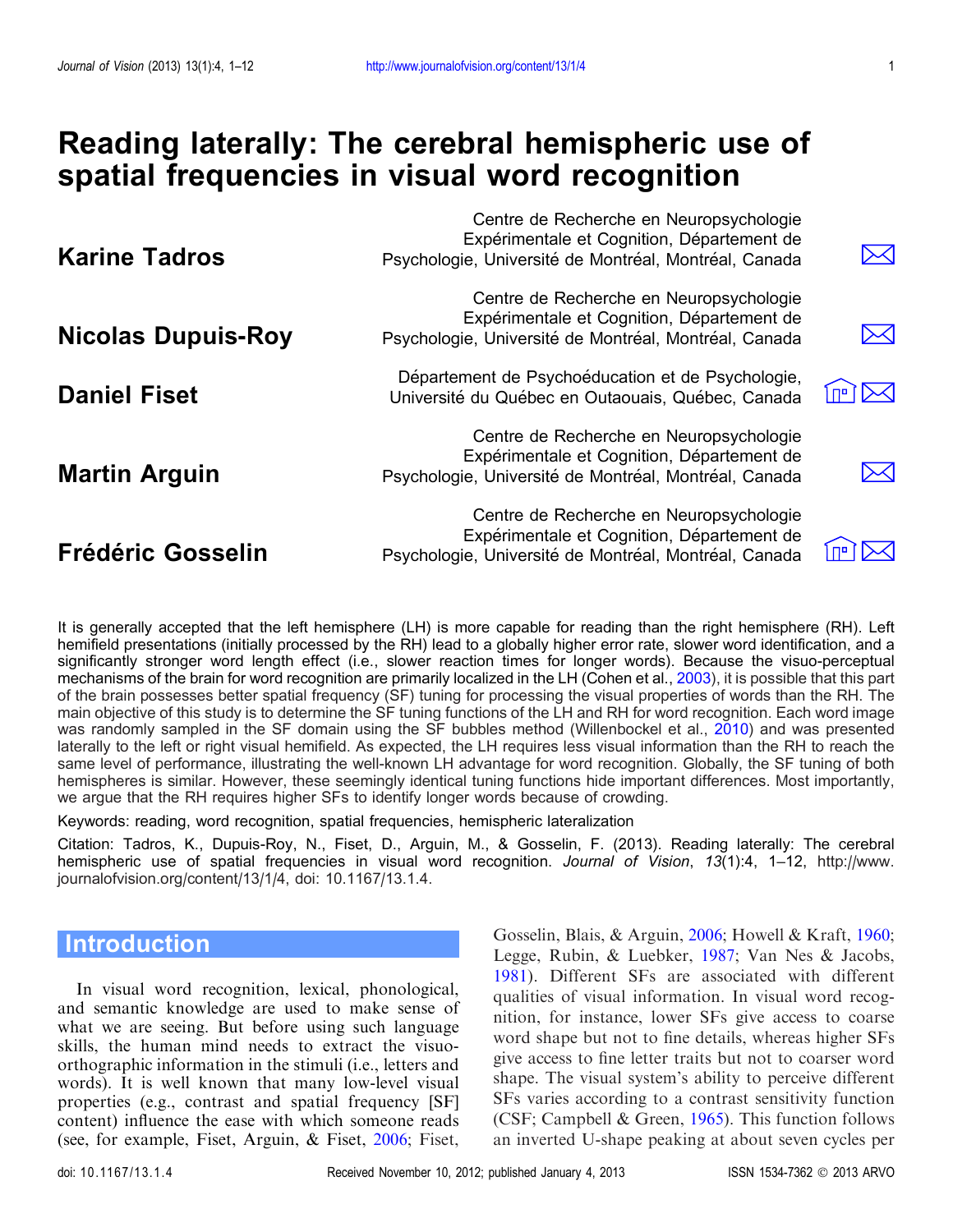degree of visual angle. The optimal SFs for high-level visual categorization (i.e., face identification, word recognition, object categorization) are thought to be those presenting the best balance between the ideal SF information for target discrimination within a stimulus class and the human CSF (Chung, Legge, & Tjan, [2002\)](#page-9-0).

In the past two decades, work on the role of SFs in orthographic processing has focused primarily on letter identification (Alexander, Xie, & Derlacki, [1994](#page-9-0); Chung et al., [2002](#page-9-0); Chung & Tjan, [2007](#page-9-0); Majaj, Pelli, Kurshan, & Palomares, [2002;](#page-10-0) Solomon & Pelli, [1994](#page-11-0)). These studies have shown that a relatively narrow band of SFs, between one and three cycles per letter (depending on letter size, whereby readers shift toward higher SFs as letter size increases; Majaj et al., [2002](#page-10-0)), are most useful for letter identification. Researchers have also started to look into spatial-frequency processing for word recognition (e.g., Chung & Tjan, [2009;](#page-9-0) Legge, Pelli, Rubin, & Schleske, [1985](#page-10-0)) and have found an optimal spatial-frequency range quite similar to that of letter recognition.

It is commonly acknowledged that word recognition relies primarily on the left hemisphere (LH) for righthanded individuals. However, the right hemisphere (RH) may also contribute to reading as it is often reported to possess certain, albeit limited, reading skills (see, for example, Brooks, [1973](#page-9-0); Bryden & Allard, [1976;](#page-9-0) Cohen et al., [2003;](#page-9-0) Coslett & Monsul, [1994](#page-9-0); Deason & Marsolek, [2005](#page-9-0); Gazzaniga, LeDoux, & Wilson, [1977;](#page-10-0) Marsolek, Kosslyn, & Squire, [1992](#page-10-0); Sidtis, Volpe, Wilson, Rayport, & Gazzaniga, [1981](#page-11-0)). For instance, normal readers have been found to present an RH advantage for the recognition of words that are handwritten or that are printed in novel or script-type fonts (versus an LH advantage for words printed in standard print-type fonts; Brooks, [1973](#page-9-0); Bryden & Allard, [1976](#page-9-0); Deason & Marsolek, [2005](#page-9-0)). What's more, some individuals with brain lesions resulting in impaired reading have been found to rely on the RH for reading. In fact, Coslett and Monsul ([1994](#page-9-0)) studied participants who had an acquired dyslexia following a brain lesion to the LH and further impeded their reading abilities when they applied transcortical magnetic stimulation to inhibit their RH but not when they applied it to inhibit the left. Accordingly, Cohen et al. ([2003\)](#page-9-0) found, in readers with acquired letter-by-letter dyslexia, that the RH's fusiform gyrus assumed some of the functional properties normally specific to the LH fusiform gyrus, thus supporting the hypothesis that residual visuoorthographic processes may take place in the RH. Moreover, the RHs of some split-brain patients (i.e., patients who have undergone a corpus callosotomy) display a wide range of linguistic capacities, ranging from simple semantic matching to competent overt

word recognition (such as in patient P.S.; Gazzaniga, LeDoux, & Wilson, [1977](#page-10-0); and in patient V.P., Sidtis, Volpe, Wilson, Rayport, & Gazzaniga, [1981\)](#page-11-0). These studies generally support the hypothesis that the visual processing of words by the RH may be useful for word recognition under certain circumstances. However, they also conclude that there is a clear advantage for word processing in the LH, and they underline the possibility that the visual processing of words may differ between the hemispheres.

It has been proposed that the hemispheric differences in reading ability may result from a hemispheric asymmetry in SF processing, with a relative bias for higher SFs in the LH (e.g., Ivry & Robertson, [1998](#page-10-0); Kitterle, Christman, & Hellige, [1990;](#page-10-0) Kosslyn, Chabris, Marsolek, & Koenig, [1992;](#page-10-0) Sergent, [1982](#page-11-0)). In particular, the LH superiority in reading would rest on its bias toward the processing of medium-to-high SFs, which appear to be optimal for word recognition.

Many researchers have studied the SF-processing abilities of the cerebral hemispheres. In low-level tasks (typically detection tasks), such as contrast sensitivity measurements, a hemispheric equivalence has typically been found (see, for example, Chiarello, Senehi, & Soulier, [1986](#page-9-0); Fendrich & Gazzaniga, [1990;](#page-10-0) Hardyck, [1991](#page-10-0); Peterzell, [1991;](#page-11-0) Sergent, [1982\)](#page-11-0). However, a number of low-level studies have also shown a prevalence of the RH for SF processing (see Grabowska & Nowicka, [1996,](#page-10-0) for an exhaustive review). Furthermore, in a recent functional magnetic resonance imaging study, Woodhead, Wise, Sereno, and Leech ([2011](#page-11-0)) found the left occipitotemporal cortex to be more strongly activated than the right occipitotemporal cortex for sinwave gratings of high SFs, and vice versa for sinewave gratings of low SFs.

In high-level tasks (typically identification tasks), such an LH superiority for processing high SFs and an RH superiority for processing low SFs has typically been reported (Grabowska & Nowicka, [1996](#page-10-0); Sergent, [1982\)](#page-11-0). Martin ([1979\)](#page-10-0) was among the first to show such differences in the processing of relative SFs in normal observers through Navon's hierarchical letter patterns (for instance, a large letter C visually composed of smaller letters A—here, the energy of the smaller letters A is limited to relatively high SFs, whereas the energy of the large letter C lies mostly, but not exclusively, in relatively low SFs). She found that relatively higher SFs triggered quicker responses when they were presented to the LH than when they were presented to the right. Inversely, relatively lower SFs led to quicker responses when they were presented to the RH than to the LH. Sergent ([1982\)](#page-11-0) came to the same conclusions with a similar task. Later studies directly linked the hierarchical letter patterns to SF content, either by reducing the lower SF content of the stimulus (Hughes, Fendrich, & Reuter-Lorenz, [1990;](#page-10-0) Lamb & Yund, [1996;](#page-10-0) Robertson,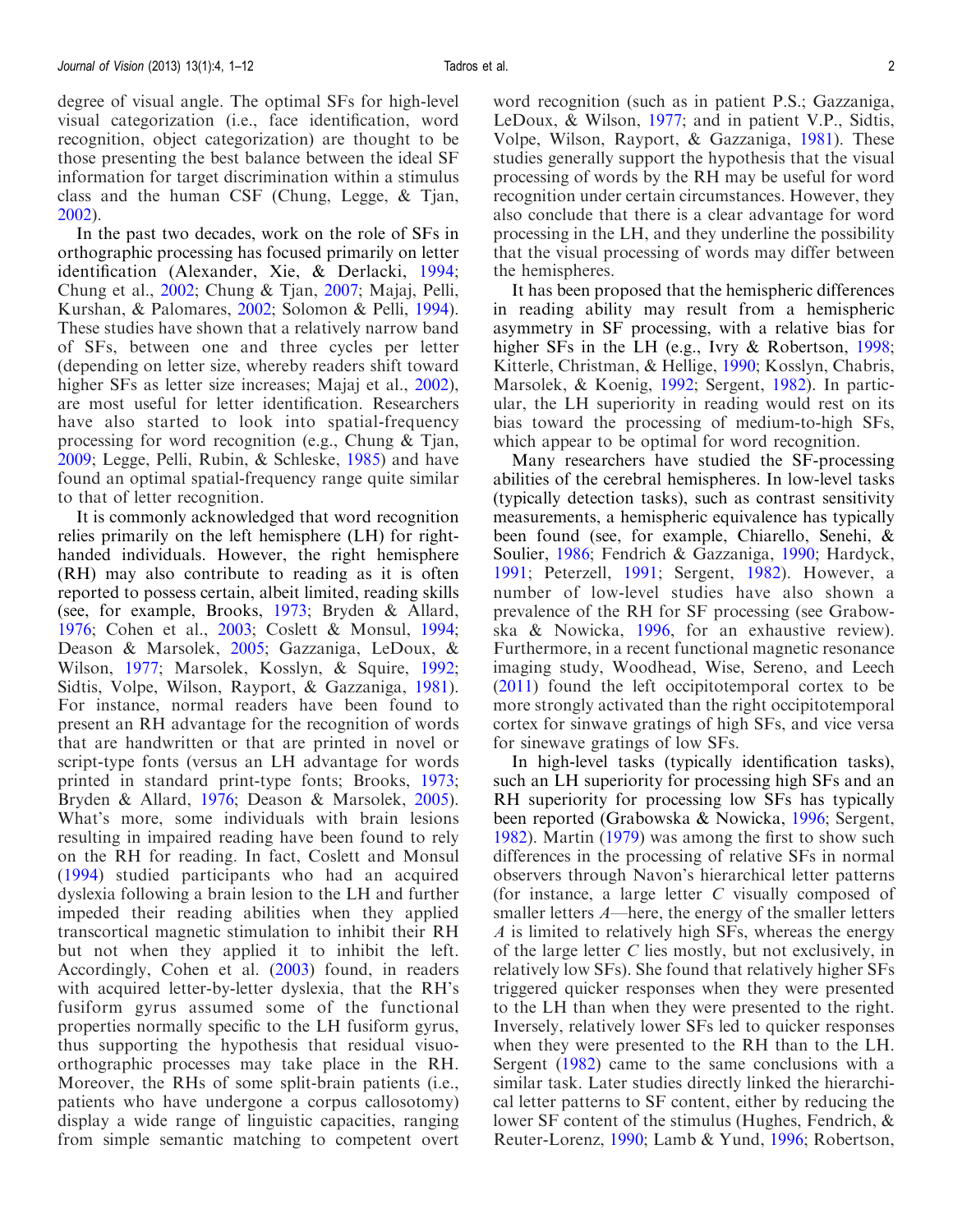[1996\)](#page-11-0) or with an adaptation procedure (with sinusoidal gratings of high or low frequency; Shulman, Sullivan, Gish, & Sakoda, [1986\)](#page-11-0). These studies found that advantages attributed to the relatively high or low SFs of the hierarchical letters could be countered by these absolute-frequency alterations, thus linking the two.

However, even in high-level tasks, findings are somewhat divergent. For example, Mercure, Dick, Halit, Kaufman, and Johnson [\(2008](#page-10-0)) failed to find an orthogonal modulation of the N170 in the two hemispheres in function of SF content in a word and in a face one-back memory tasks. They did observe, however, an attenuation of the N170 electroencephalographic component in the LH for identifying lowpass filtered words but not for identifying high-pass filtered words.

Although the hemispheres are thought to have specific SF preferences at a low level of processing, the precise SFs privileged by the RH and LH for word recognition remain to be determined. Moreover, the level of processing at which these biases take place remains nebulous (see the [General discussion](#page-7-0) section for a more detailed account on this matter). An SFrelated hemispheric specificity would have a great impact on our understanding of information processing in the brain, as it could contribute to a relatively parsimonious account for function attribution. The present study aims to understand SF processing for word recognition in the cerebral hemispheres through lateral visual presentation and has two main goals: first, to determine the SF spectrum used by each cerebral hemisphere for accurate overt word recognition, and second, to determine whether, and how, the low-level processing of SFs for accurate overt word recognition differs between hemispheres.

Issues have been brought forth concerning the use of laterally presented lexical stimuli to study hemispheric differences in reading. It has been suggested that properties specific to word processing are likely to interact with hemifield presentation and that these properties may exert a negative bias for the recognition of words presented to the left visual field (LVF) in comparison to the right visual field (RVF; see, for example, Brysbaert, Vitu, & Schroyens, [1996](#page-9-0)). In fact, it has been shown that in the French and English languages, the first letter in a four-to-seven-letter word carries the most information value for its accurate identification (e.g., Blais et al., [2009](#page-9-0)). This letter is the most eccentric in the LVF/RH (and thus has the least visual acuity) and the least eccentric in the RVF/LH (and thus has the best visual acuity). This may impede the ability of the RH to accurately recognize words independently of its actual word-processing ability. However, Bryden and his collaborators have attempted to assess the impact of the locus of information value

on performance and found that it failed to influence performance. They concluded that information value does not affect hemispheric asymmetries in visual word recognition (Bryden, [1986](#page-9-0); Bryden, Mondor, Loken, Ingleton, & Bergstrom, [1990](#page-9-0)). Furthermore, a recent study (Tadros, Morin-Duchesne, Arguin, & Gosselin, [2012\)](#page-11-0) goes on to show that there is an actual processing advantage for the initial letters in the LVF despite their greater eccentricity and that performance in the LVF/ RH is not disadvantaged by the fact that the initial letters (i.e., the most eccentric) carry more information value. In this context, we deem using laterally presented stimuli appropriate for studying SF use between hemispheres.

In the current study, we employed SF bubbles to determine the SFs used for accurate overt word recognition by the cerebral hemispheres (Thurman & Grossman, [2011;](#page-11-0) Willenbockel et al., [2010](#page-11-0); Willenbockel, Lepore, Nguyen, Bouthillier, & Gosselin, [2012](#page-11-0)). Each word image will be randomly sampled in the SF domain and presented laterally to the left or right visual hemifield. Following a large number of trials, the SFs correlated with overt word recognition performance can be revealed for each cerebral hemisphere. A key advantage of this method over, for example, low- and high-pass filtering or band-pass filtering methods is that it allows much finer and unbiased SF tuning estimates. Thurman and Grossman [\(2011](#page-11-0)) looked at SF tuning for discriminating videos of human actions using SF bubbles as well as a more traditional approach, which consisted of measuring signal-to-noise ratio thresholds for videos filtered by one of six Gaussian band-pass filters. Results from both methods were consistent. However, as the authors concluded,

''By comparing the data from both experiments, it is clear that one significant advantage of the SF bubbles method over the band-pass filtering method is the resolution of the SF tuning estimates. . . . Another benefit of the SF bubbles method is that all SFs are represented on each trial, just in different proportions, so observers are not able to adapt to particular SF bands during the experiment.'' (p. 579)

These benefits of the SF bubbles also apply to reverse correlation (e.g., Ahumada & Lovell, [1971](#page-9-0)). One important difference between these two methods is that the former reveals the visual information that leads to accurate responses—the so-called ''potent'' information—whereas the latter reveals the visual information that determines responses, accurate and inaccurate the so-called ''represented'' information (see Gosselin & Schyns, [2001](#page-10-0), [2004](#page-10-0); see also Murray & Gold, [2004](#page-10-0)). Using SF bubbles, we will thus be able to reveal directly, for each visual hemifield, the precise SFs used most accurately for word recognition. To our knowledge, such precise SF tuning estimates have yet to be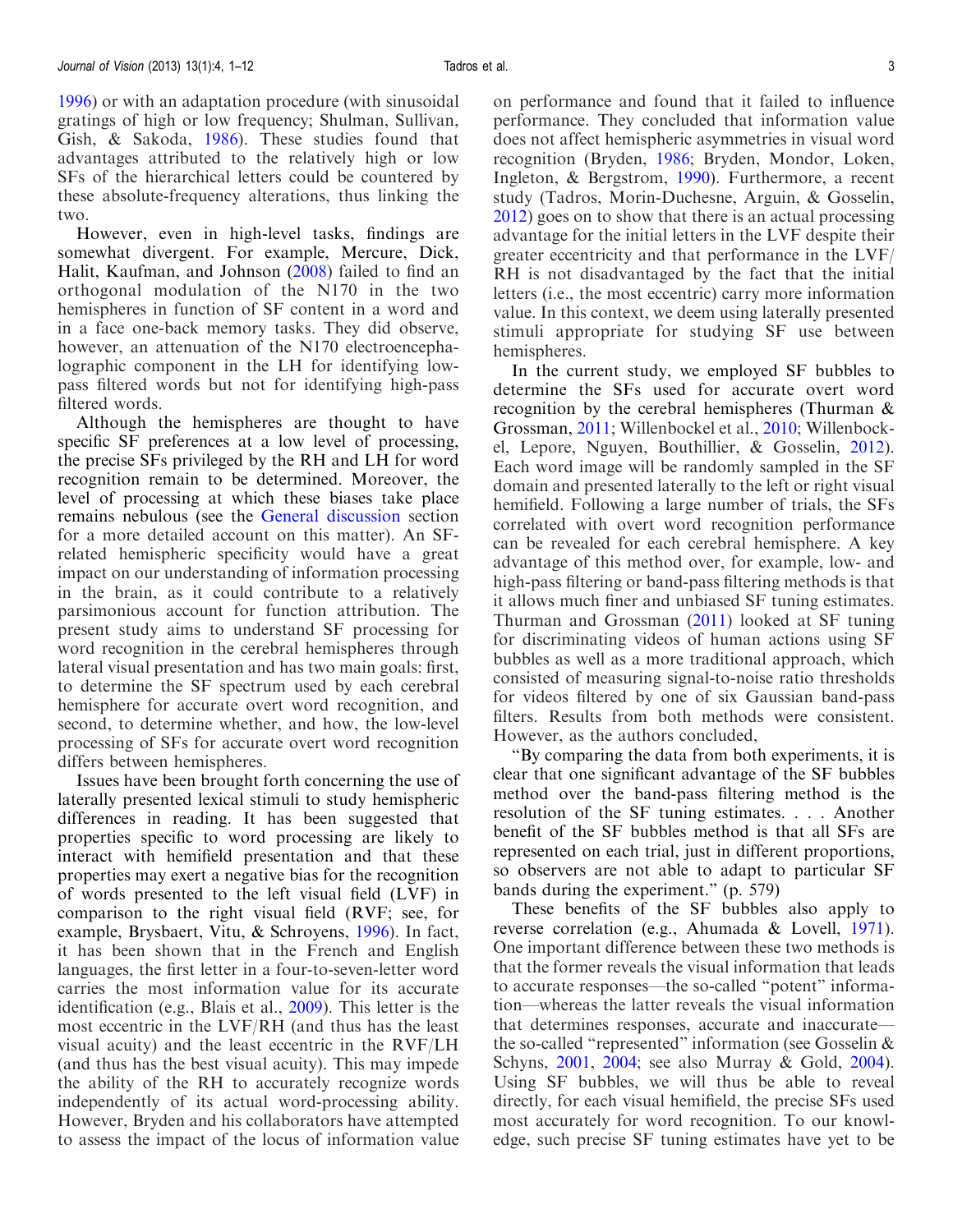<span id="page-3-0"></span>

Figure 1. Examples of filtered word images that were submitted to a random spatial frequency sampling using the bubbles method. During the experimental task, the quantity of information revealed (i.e., the number of bubbles) varied according to the participant's response accuracy.

performed for word recognition in the cerebral hemispheres.

## Methods

#### **Participants**

Twelve normal right-handed skilful readers, students at the University of Montreal, took part in the full experiment (seven other participants were excluded following the preselection task described below). All were native French speakers and had normal or corrected-to-normal vision. Participants were preselected on the basis of their right-handedness, as assessed by the Edinburgh Handedness Inventory (Oldfield, [1971](#page-11-0)), as well as on the basis of their reading abilities for words presented to the right and left visual hemifields (see the Procedure section for more details).

#### Material and stimuli

The experiment ran on a 2.5-GHz Macintosh computer (model: dual 2.5 GHz PowerPC G5). The experimental program was developed in Matlab (Natick, MA) using functions from the Psychophysics Toolbox (Brainard, [1997;](#page-9-0) Pelli, [1997](#page-11-0)). Stimuli were displayed on a Sony Trinitron Multiscan G420 monitor measuring 45.4 cm in diagonal, with a resolution of  $1024 \times 768$  pixels and a refresh rate of 100 Hz. The monitor was calibrated to allow a linear manipulation of luminance. The resulting corrected table contained 167 luminance levels, ranging from  $0.97 \text{ cd/m}^2$  to 138.67  $cd/m^2$ . The viewing distance was maintained at 49 cm by using a chin rest. Stimuli were lowercase words printed in Arial font size 30 (x-height subtending  $0.64^{\circ}$  of visual angle). They appeared in black, at  $45\%$ of full contrast. They were presented over a medium gray background (halfway between white and black,  $68.15 \text{ cd/m}^2$ ) and were sampled in the SF domain.

The stimuli were word images constructed from a list of four-, five- or six-letter French words. Nine hundred different words were used. Lexical frequency was controlled in this word list. A post hoc analysis looked into the impact of the orthographic neighborhood size of our words and did not find a triple interaction between word length, orthographic neighborhood size, and visual hemifield pertaining to accuracy rates (much like what Lavidor & Ellis, [2002](#page-10-0), found). Each word was presented twice to each participant, once to each hemifield, with the order of hemifields counterbalanced across words. Word images were  $128 \times 128$  pixels in size. Their SF content was extracted via fast Fourier transform (FFT) and filtered randomly across trials following the application of SF bubbles by Willenbockel et al. ([2010;](#page-11-0) see Figure 1 for an example of filtered words). In a nutshell, each SF filter was created by first generating a random vector of 4,996 binary elements, following a binomial distribution, with a mean equal to the number of bubbles in the trial. Second, the resulting vector was convolved with a Gaussian kernel that had a standard deviation of 1.6. Third, we scaled the resulting convolved vector according to a logarithmic function that approximates the human visual system's SF sensitivity (see De Valois & De Valois, [1990\)](#page-10-0). This entails that the energy revealed for samples of higher SFs, to which we are less sensitive, was greater than for samples of lower SFs. The resulting convolved and logscaled vector contained 128 elements representing each SF. Data analyses will be based on the SF vectors. To create the two-dimensional SF-filtered word images, vectors were rotated about their origins and dotmultiplied with the FFT amplitudes. For more details on the SF bubbles method, see Willenbockel et al. ([2010](#page-11-0)).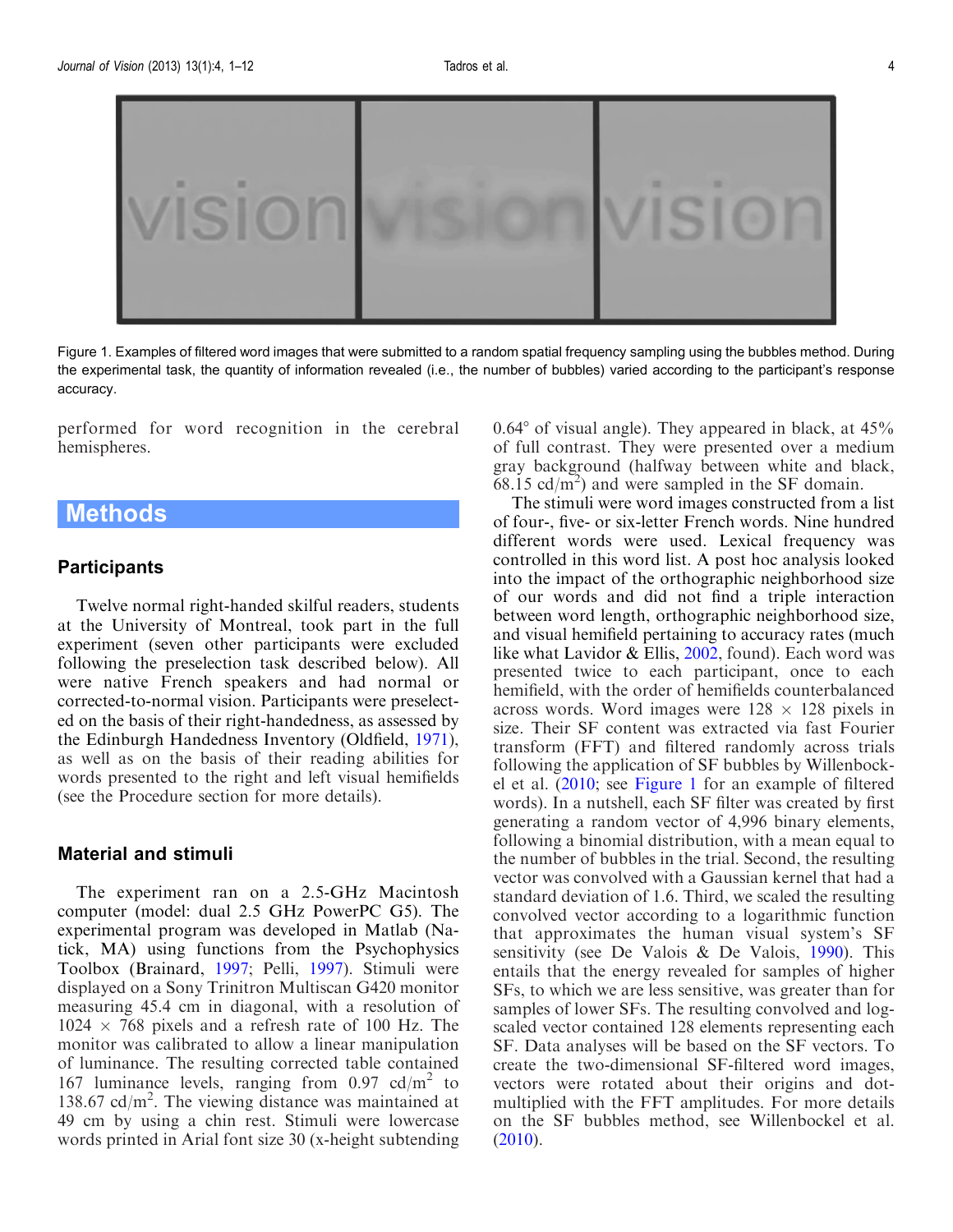Stimuli were right aligned (for LH displays) or left aligned (for RH displays) at  $1.5^{\circ}$  from the locus of ocular fixation—the center of the screen. Therefore, the maximal eccentricities of the letters within our stimuli were approximately  $3.8^{\circ}$ ,  $4.4^{\circ}$ , and  $4.9^{\circ}$  of visual angle for words of four, five, and six letters, respectively. A fixation cross was presented at the center of the screen for 570 ms before the word image. The word image then appeared on the screen for 150 ms and was followed by a gray screen that remained until the start of the next trial. The stimuli were presented for a short period of time to minimize the possibility that observers use eye movements to position the word in central vision (Cohen & Ross, [1977;](#page-9-0) Young, [1982](#page-11-0); see also reviews by Alpern, [1962](#page-9-0), [1971,](#page-9-0) and Carpenter, [1977](#page-9-0)). Nevertheless, because cone receptor density decreases approximately fivefold over the central  $2^{\circ}$  (Østerberg, [1935\)](#page-11-0), even small shifts from fixation may significantly affect the availability of SF information and thereby influence performance. It has thus been strongly recommended to monitor eye fixations during tasks using lateralized presentations (Jordan, Patching, & Thomas, [2003\)](#page-10-0). Ocular fixations were measured in participants by using the EyeLink II head-mounted eye tracker (SR Research Ltd., Kanata, Ontario, Canada). This system has an average gaze position error of  $\leq 0.5^{\circ}$ , a resolution of 1 arc min, and a linear output over the range of the monitor used.

We first attempted to maintain the number of bubbles constant and let word identification accuracy vary across hemispheres (as in Willenbockel et al., [2010\)](#page-11-0). However, word identification accuracy differed so much between the two hemifields that observers either performed perfectly in the right hemifield or at chance in the left hemified. We thus opted to maintain word identification accuracy at 50% for each visual hemifield by independently adjusting the number of bubbles on a trial-by-trial basis using a converging staircases method (Cavanagh & Anstis, [1991](#page-9-0)). These staircases start at performance extremes (i.e., where the minimal and maximal quantity of bubbles presented are 5 and 45, respectively) and then converge toward the number necessary to maintain a threshold of 50%. Implications of this paradigm decision will be considered in the [General discussion](#page-7-0) section.

#### Procedure

#### Preselection task

Reading ability was measured through response accuracy and reading latency for full-contrast unfiltered words presented at  $1.5^{\circ}$  visual angle eccentricity to the left and right visual hemifields. The word list used for this preselection was made of French four- to sevenletter words that were not used in the experimental task. Our purpose in submitting participants to a preselection task was threefold. First, we wanted to ensure that the response times of participants for words presented to the LH (i.e., the right visual hemifield) did not vary as a function of word length. Indeed, normal readers do not show a word length effect (i.e., increasing reading latency with the number of letters in the word) for words presented to the right hemifield, but they usually do for words presented to the left hemifield (Bub & Lewine, [1988;](#page-9-0) Lavidor & Ellis, [2002](#page-10-0); variations of reading latency as a function of word length for the RH were not considered for participant selection as they may interact with reading accuracy). Second, we wanted to make sure that accuracy dropped with increasing word length for words presented to the RH (left visual hemifield), as is typically encountered in normal readers. Satisfying these criteria confirms that the participants' brain regions specialized in language processing are well lateralized to the LH. Third, we wanted to ensure a sufficient baseline accuracy level. Our accuracy threshold was 80% correct for the easiest condition of the preselection task (four-letter words presented to the right hemifield). In the experimental task, the number of SF bubbles (i.e., the quantity of information) presented in each word was varied to maintain a 50% success rate. The lower the success rate, the greater the quantity of SFs presented in the word images. However, the more different SFs were presented in a word image, the less this word allowed for discrimination of SF use (as a larger variety is presented and it becomes more difficult to dissociate the SFs used to respond correctly or incorrectly). It is for this reason that we required a relatively high baseline accuracy, which allows significant variations in SF filtering (vs. a participant with a low baseline, who would require a larger number of SF bubbles to maintain a 50% success rate). Following this preselection task, 7 participants were excluded and 12 were retained for the full experimental task. Most of the participants who were excluded did not satisfy the third criterion, their baseline accuracy level being too low to allow for appropriate variations in SF filtering.

#### Experimental task

Each participant underwent 1,800 trials. The experiment was divided into 12 blocks of 150 trials each. Participants wore the eye-tracker helmet, and a calibration of eye fixations was conducted at the beginning of each session (and once every maximum 41 trials thereafter) using a nine-point fixation procedure as implemented in the EyeLink API software (see the EyeLink Manual for details). The calibration was then validated with the EyeLink API software and repeated when necessary until the optimal calibration criterion was reached. Every five trials, participants were instructed to fixate a dot at the center of the screen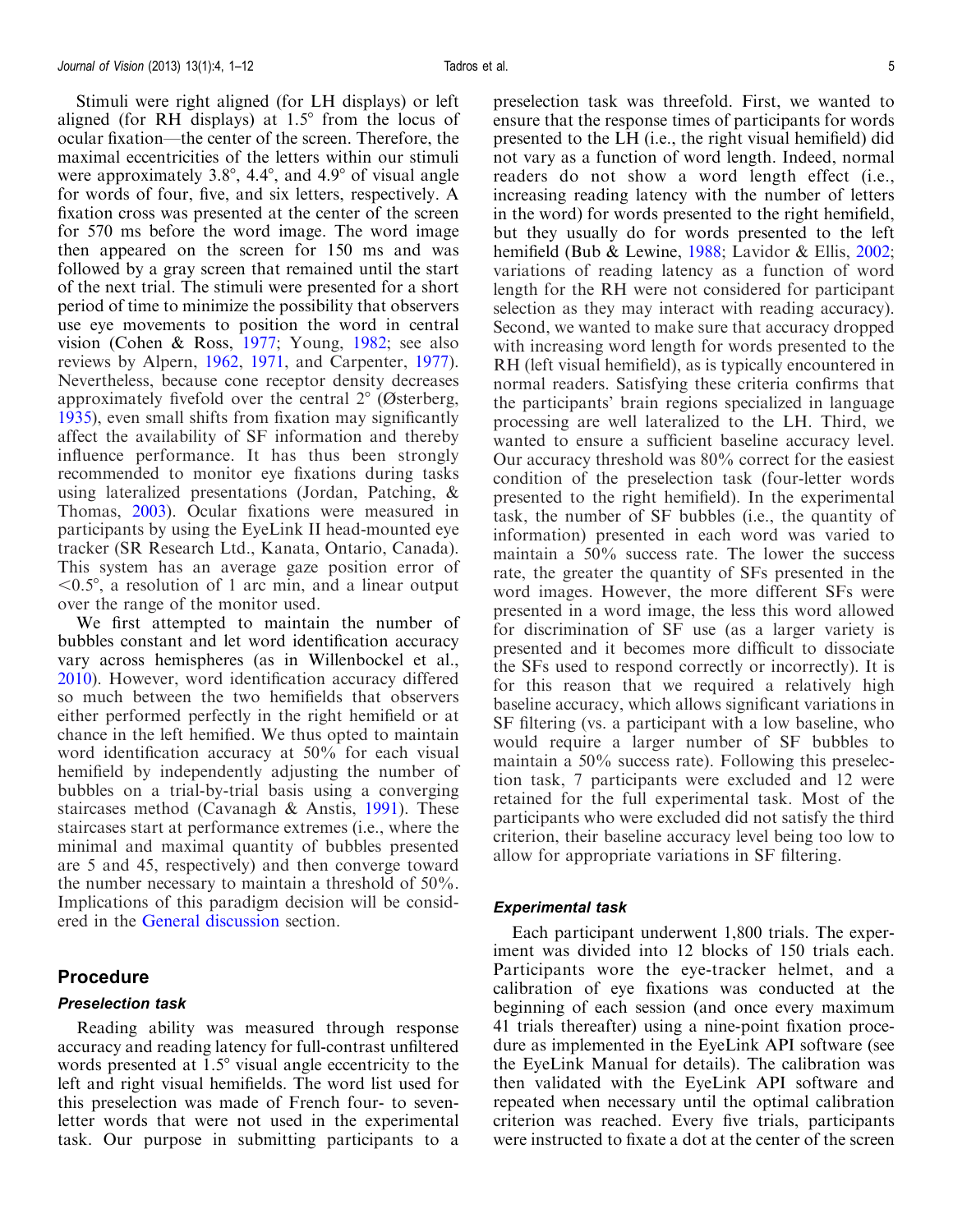

Figure 2. Diagnosticity of spatial frequencies for word recognition with stimuli presented to the two hemispheres.

for an automatic drift correction. During the trials, they were asked to maintain their gaze at the center of the screen at all times, as indicated by a fixation cross. The reader had no prior information as to the location (left or right) of the target word, which was selected randomly for each trial. After each stimulus presentation, the participant was asked to identify the word as accurately as possible. The experimenter, present in the room but out of sight of the participant, typed into the computer the response given and spelled out on every trial. He then triggered the next trial. Participants received no feedback on their performance.

# **Results**

An average of 87% of trials  $(SD = 9.6\%)$  per participant met the eye-movement acceptance criteria: less than  $1.5^{\circ}$  of visual angle away from the fixation cross on the x-axis and less than  $0.5^{\circ}$  of visual angle shift on the x-axis between the first half and the last half of stimulus presentation. Group results were very robust to changes in these criteria. The following results were obtained using these accepted data. As expected, performance was poorer for words presented to the RH than for words presented to the LH. We measured performance by comparing the quantity of information (i.e., the number of bubbles) necessary to maintain a 50% accuracy rate. Words presented to the RH required a greater quantity of information ( $M = 20.80$ ) bubbles,  $SD = 2.79$  bubbles) for accurate recognition than those presented to the LH  $(M=15.84$  bubbles, SD  $\mu = 2.41$ ,  $t(11) = 6.95$ ,  $p < 0.001$ ,  $d = 2.06$ .

To determine the SFs that contribute most to word recognition in each cerebral hemisphere, we performed least-square multiple linear regressions between response accuracies and the random binary vectors used (see the [Methods](#page-3-0) section) separately for each hemisphere and each participant. More specifically, we summed the random binary vectors weighted by the corresponding response accuracies. Then we convolved the resulting vector of regression coefficients with a Gaussian kernel having a full width at half-maximum (FWHM) equal to 2.3548 elements, standardized it according to a Bootstrap procedure (Efron & Tibshirani, [1994;](#page-10-0) Varian, [2005](#page-11-0)), and finally log-scaled it (for more details, see Willenbockel et al., [2010](#page-11-0)). The resulting vector—henceforth referred to as the classification vector—is composed of 128 regression coefficients that indicate the correlation between each SF and its corresponding response accuracy. We also computed group classification vectors for each hemisphere by summing all individual classification vectors and dividing the resulting vector by  $\sqrt{n}$  (where  $n = 12$ , i.e., the number of participants). The z-scored and smoothed group classification vectors are shown in Figure 2. Individual and group results were very similar within hemispheres (average  $r = .94$ ;  $SD = .034$ ) when comparing individual classification vectors with the group vectors for each hemifield, so we report only group results. Note that the right tails of the curves are a consequence of two things: the diagnosticity of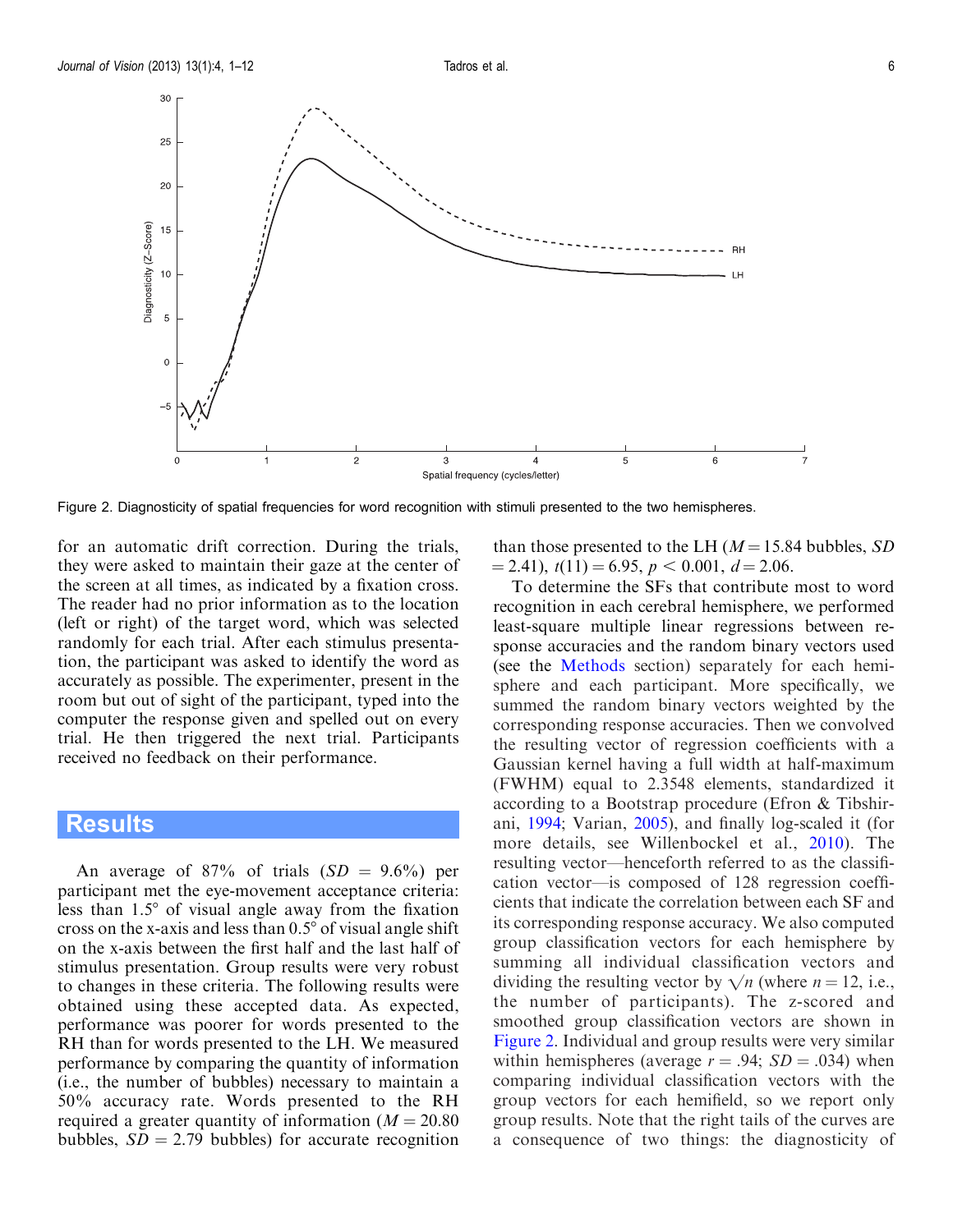

Figure 3. Illustration of the most (left) and least (right) used spatial frequencies for accurate word recognition with stimuli presented to the (a) left and (b) right visual hemifields by filtering the word vision.

relatively high SFs for word reading and the coarseness of our sampling of these SFs.

The important SFs for the task at hand were revealed by their divergence from zero. A pixel test (Chauvin, Worsley, Schyns, Arguin, & Gosselin, [2005](#page-9-0)) was applied to the classification vectors of each cerebral hemisphere to expose the SFs underlying accurate word recognition for each hemisphere ( $S_r = 128$ , FWHM = 2.3548,  $p < 0.05$ ; LH:  $Z_{max} = 29.69$ ,  $Z_{crit} = 3.37$ ; RH:  $Z_{max}$  = 22.68,  $Z_{crit}$  = 3.37). We measured the SF peaks by proceeding to a 50% area spatial frequency measure (ASFM; analogous to a 50% area latency measure commonly used in electroencephalography analysis) to the classification vector. This 50% ASFM is a better measure of the central tendency than absolute peaks would be in our experiment because it is less sensitive to the shape of the tuning curve, which was probably distorted by our sampling procedure.

The area taken into account in the 50% ASFM was the area above the very high SFs tail present in the classification vector and considered to be an artifact of the method. The significantly used SF band for words presented to the LH peaked at 2.07 cycles/letter and was 2.33 octaves wide. For words presented to the RH, the significantly used SF band peaked at 2.00 cycles/ letter and was 2.90 octaves wide. Hence, optimal tuning was essentially the same for both hemispheres (accordingly, peaks did not differ statistically when data were compared within participants). An illustration of the SFs most and least useful for word identification for words presented to the RH and LH can be seen on the word *vision* in Figure 3a and b. Furthermore, it is clear that the SF tuning functions of both hemispheres have the same shape, the LH's appearing as a simple upward translation of that of the right. Accordingly, z-scores corresponding to the 50% ASFM of the classification vectors are significantly higher for words presented to the LH than for words presented to the RH (z-score average of 8.86 and 6.45, respectively),  $t(11) = 3.925$ , p  $<$  0.005,  $d = 1.32$ , but the functions remain very strongly correlated to one another  $(r = .997)$ .

Recognition accuracy for both hemispheres decreased with increasing word length,  $F(2, 22) =$ 86.30,  $p < 0.001$ ,  $\eta^2 = .89$ . Moreover, this word-length effect was greater for words presented to the RH (mean accuracy of four-letter words  $= 62\%$ , mean accuracy of six-letter words =  $42\%$ ; mean difference =  $20\%$ , SD = 6%) than for words presented to the LH (mean accuracy of four-letter words  $= 55\%$ , mean accuracy of six-letter words =  $48\%$ ; mean difference =  $8\%$ ,  $SD =$ 5%),  $F(1, 11) = 26.10, p < 0.001, \eta^2 = .70.$ 

We also looked into SF tuning as a function of word length and hemisphere. Once again, individual and group results were very similar within word lengths and hemispheres (average  $r = .87$  when comparing individual and group classification vectors), so we report only group results. We compiled the SF tuning functions for word lengths and hemispheres separately by proceeding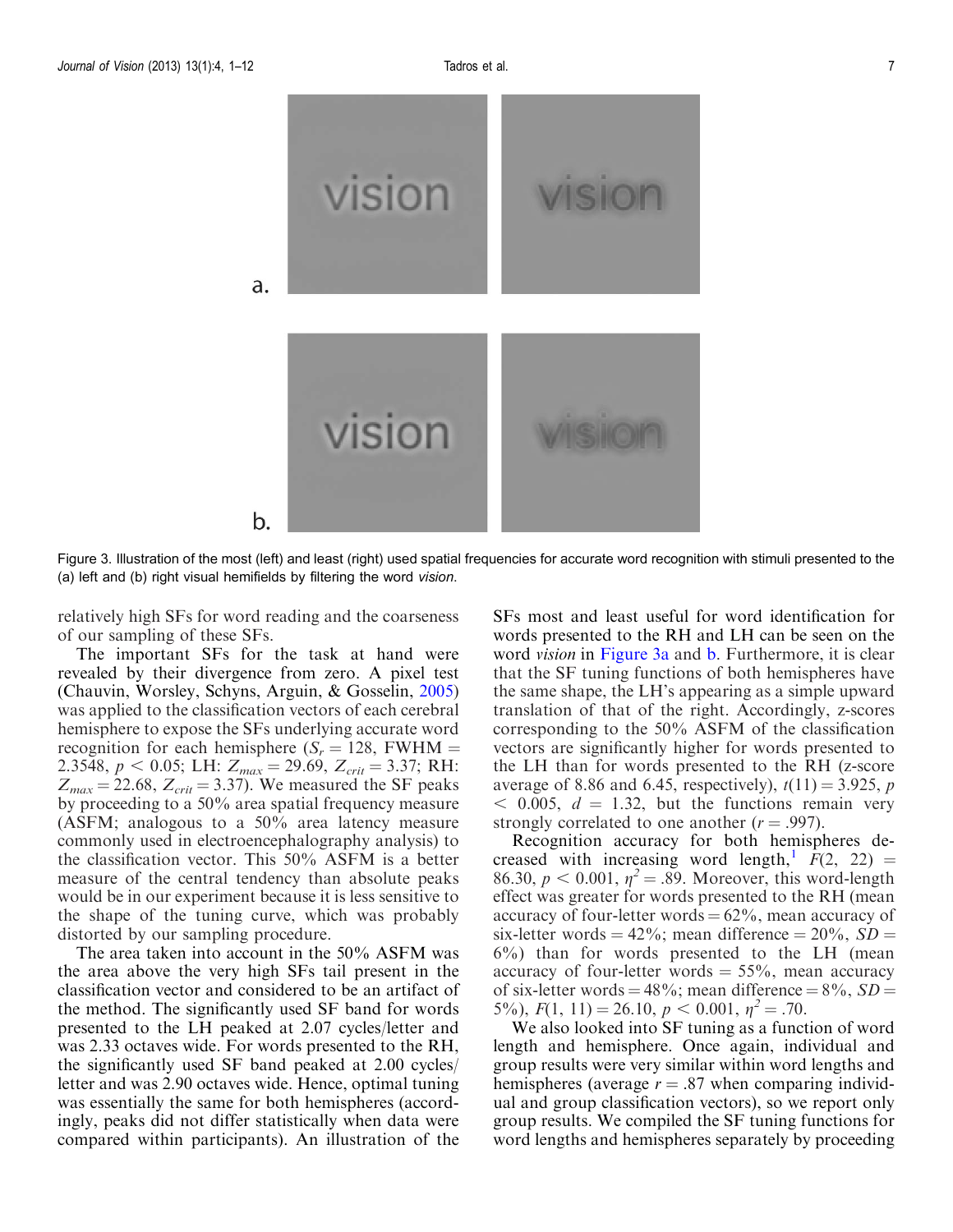<span id="page-7-0"></span>25

20

15

10

5

0

И

 $\overline{1}$ 

0

Diagnosticity (Z-Score)



5

 $\overline{0}$ 

F.

 $\mathsf{O}\xspace$ 

1

 $\overline{c}$ 

 $\ensuremath{\mathsf{3}}$ 

 $\overline{4}$ 

Spatial frequency (cycles/letter)

5

6

 $\overline{7}$ 

Figure 4. Diagnosticity of spatial frequencies for word recognition as a function of hemisphere and word length.

6

5

5 letters

7

to separate multiple linear regressions and pixel tests for each word length and each hemisphere  $(S_r = 128,$ FWHM = 2.3548,  $p < 0.05$ ; LH, four letters:  $Z_{\text{max}} =$ 21.00,  $Z_{\text{crit}} = 3.36$ , five letters:  $Z_{\text{max}} = 21.16$ ,  $Z_{\text{crit}} = 3.37$ , six letters:  $Z_{\text{max}} = 20.85$ ,  $Z_{\text{crit}} = 3.37$ ; RH, four letters:  $Z_{\text{max}} = 12.68, Z_{\text{crit}} = 3.34, \text{ five letters: } Z_{\text{max}} = 18.88, Z_{\text{crit}}$  $= 3.37$ , six letters:  $Z_{\text{max}} = 12.62$ ,  $Z_{\text{crit}} = 3.38$ ). The resulting SF tuning functions are presented in Figure 4. The 50% ASFM computed from the individual classification vectors shifted significantly toward higher SFs as word length increased for words presented to the RH,  $F(1, 11) = 6.049, p < 0.01, \eta^2 = .36$  (four letters: M  $= 3.21, SD = 1.29$ ; five letters:  $M = 4.12, SD = 0.94$ ; six letters:  $M = 4.18$ ,  $SD = 1.07$ , but not for words presented to the LH,  $F(1, 11) = 1.270$ ,  $p = 0.3$ ,  $p^2 = .10$ (four letters:  $M = 4.40$ ,  $SD = 1.61$ ; five letters:  $M = 4.93$ ,  $SD = 1.26$ ; six letters:  $M = 5.91$ ,  $SD = 1.53$ ). In the RH, tuning was biased toward significantly higher SFs for words of six letters compared with words of four letters,  $t(11) = 2.99$ ,  $p < 0.01$ ,  $d = 3.94$ , and five letters,  $t(11) = 2.47$ ,  $p < 0.05$ ,  $d = 3.22$ . This shift in tuning implies that for longer words (which also had greater mean eccentricities in our study), the RH needed to access higher SFs for accurate identification than for shorter words.

 $\overline{c}$ 

3

 $\overline{4}$ 

Spatial frequency (cycles/letter)

### General discussion

The goal of the present study was to uncover the SF tuning patterns for word recognition in each cerebral hemisphere and, importantly, whether they differed from one another. To do so, we presented word images randomly filtered in the SF domain to the LH or to the RH. As expected, performance, as measured by the number of bubbles required to reach target word identification accuracy overall, was poorer for words presented to the RH than for words presented to the LH. Furthermore, word identification accuracy correlated negatively with word length in both hemispheres but especially more so for words presented to the RH. It has long been known that string length has a greater impact on visual word recognition when letter strings are presented to the RH than when they are presented to the LH (Bouma, [1973](#page-9-0); Ellis, Young, & Anderson, [1988](#page-10-0); Melville, [1957](#page-10-0); Young & Ellis, [1985\)](#page-11-0). In fact, the LH often does not exhibit a word-length effect at all. However, Fiset et al. [\(2006](#page-10-0)) have shown that removing SFs from words presented foveally, especially high SFs, produces strong word-length effects. Therefore, we are not surprised to find a word-length effect in the LH as well.

The SFs most correlated with accurate recognition were determined for each hemisphere and according to word length. Our main finding is that the SF tuning peaks for words presented to the LH and to the RH when all word lengths were collated are essentially the same and are located at approximately two cycles/letter (for letters with an x-height subtending  $0.64^{\circ}$  of visual angle). This entails that words presented to the RH are identified most accurately when using the same visual information as words presented to the LH (as long as the appropriate interhemispheric communication is possible, of course). Hence, our results do not support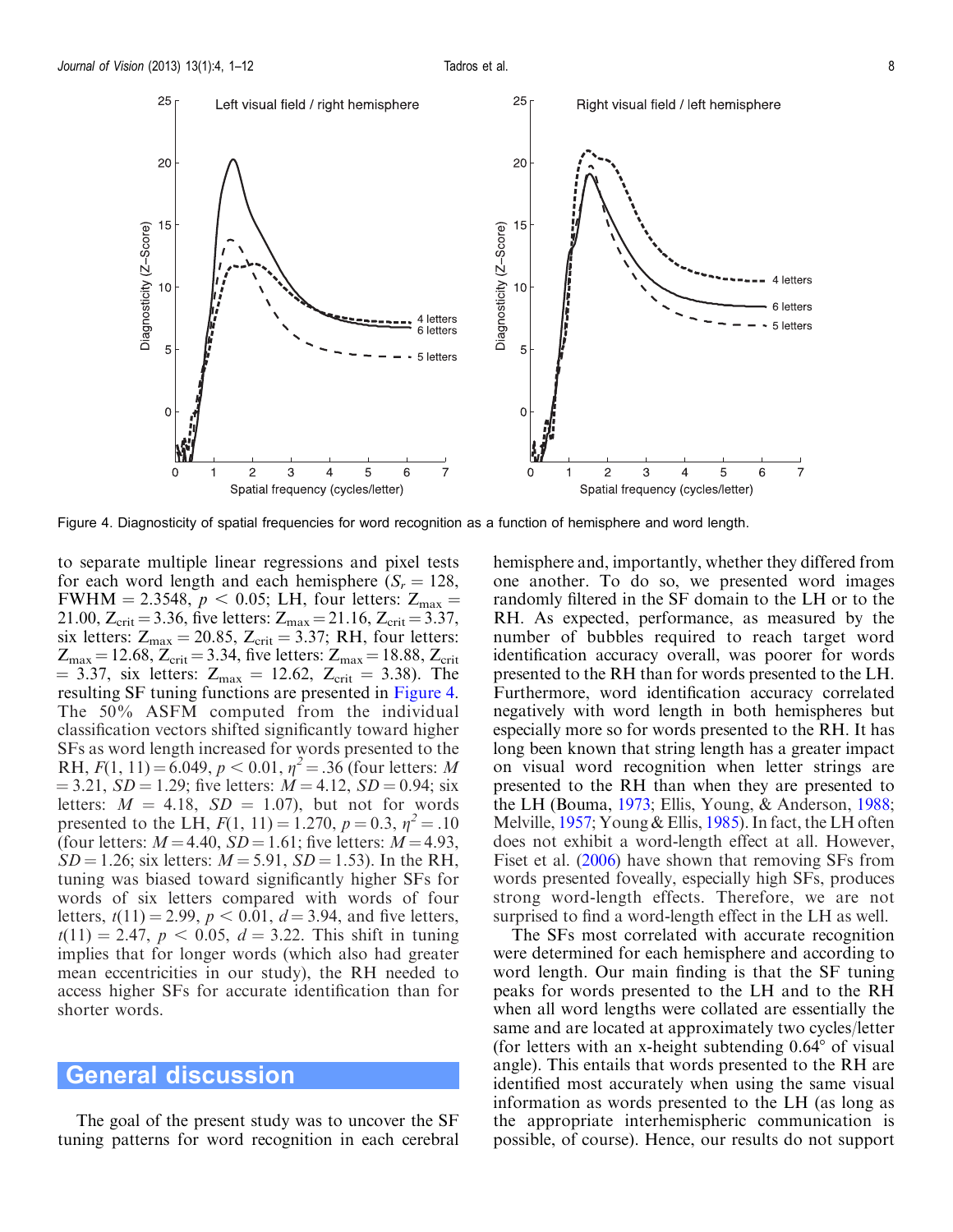the hypothesis that the RH is biased toward lower SFs than the LH. The SF tuning we obtained for words lateralized to one hemisphere or the other does match the SF tuning recently reported for words presented centrally and at vertical eccentricity (Chung & Tjan, [2009\)](#page-9-0). In fact, our tuning peaks fall right on the functions of peak tuning frequency for reading by letter print size that these authors obtained, both for words presented at the fovea and for words presented at vertical eccentricity.

We do, however, find important variations in SF use when we take a closer look at our data. A first hemispheric difference we observe in the present study is that even though the peak SFs are the same for both hemispheres, the height of these peaks was greater in the LH than in the RH. This finding could have resulted from an artifactual cause. The least-square multiple linear regressions that we perform give rise to the greatest z-scores when the number of bubbles is such that half the search space is sampled, everything else being equal. Put differently, if the sampling of the words presented to the LH was closer to this optimal sampling than that of the words presented to the RH, we would expect to find higher peaks in the LH than in the RH, which could, in turn, have explained the effect we observe in our results with regard to these peaks. Quite to the contrary, however, we find the RH was presented stimuli with more optimal SF sampling. This renders our empirical observation even more surprising because despite the asymmetrical sampling, which favors the regressions performed on RH data, we see higher peaks in the LH than in the RH. We believe this could have resulted from the LH being more consistent in its use of SFs than the RH. That is, the SFs found to be most useful for word recognition would lead more often to accurate identification in the LH than in the RH. In turn, this could mean that, at some level of visual processing, one or many factor(s) intervene(s) to increase the relative consistency of the LH. One plausible explanation pertains to the contribution of top-down processes on word recognition. The LH would possess more of these top-down interactions for word processing than the RH, possibly because it is the hemisphere responsible for overt word recognition. Consequently, the LH would be able to better target the diagnostic SFs through top-down feedback.

The most important hemispheric difference we find in our data is a shift toward the use of higher SFs for longer words presented to the RH but not to the LH. As we mentioned above, more bubbles were required in the RH than in the LH to reach target performance. Therefore, we cannot rule out entirely that this difference between the stimuli presented to the two hemispheres is somehow responsible for the shift toward higher SFs in the RH. However, we believe this is unlikely because, were it the case, the hemisphere submitted to the most impoverished words would be most affected—and we observe the exact opposite. Rather, we believe that this shift in SF use as a function of word length may reflect the RH's attempt to diminish the impact of visual crowding.

Letters closer together than a critical spacing are seen as an unidentifiable jumble—they are ''crowded'' (e.g., Bouma, [1970;](#page-9-0) Pelli et al., [2007](#page-11-0); and see Whitney & Levi, [2011,](#page-11-0) for a recent review of findings on crowding). Chung and Tjan ([2007](#page-9-0)) observed a small shift toward using higher SFs when presenting highly crowded letters, much like we observe with increased word length. One reason for this shift may be that higher frequencies give a finer discrimination of the different features composing the letters in the word. But why would crowding increase with word length? The mean eccentricity of letters increased with word length in our experiment so that the most eccentric letters were at approximately  $4.9^{\circ}$  of visual angle for six-letter words and at approximately  $3.8^{\circ}$  of visual angle for four-letter words. The so-called ''Bouma law'' states that the critical spacing between letters is roughly half the eccentricity (Bouma, [1970](#page-9-0)). In other words, crowding increases with eccentricity and, in our experiment, with word length. There is one more aspect of our finding that remains to be explained by this crowding hypothesis: Why don't we observe a similar shift in SF use in the LH? The visual span, which is defined qualitatively as the number of letters in a nonsensical string of letters that can be recognized reliably without moving the eyes, is known to be largely determined by crowding, and this visual span is usually compressed in the left hemifield relatively to the right (Legge et al., [2007\)](#page-10-0). This suggests that the RH is subject to more crowding than the LH, at least when processing letters. Obviously, more research will be necessary to put this hypothesis to the test.

### Acknowledgments

We thank the participants who collaborated to this demanding experiment. The following financial support is acknowledged: A grant from the Canadian Institutes for Health Research to Martin Arguin and Frédéric Gosselin. Karine Tadros and Nicolas Dupuis-Roy are supported by a graduate scholarship from the Fonds Québécois de Recherche en Nature et Technologies (FQRNT).

Commercial relationships: none. Corresponding author: Frédéric Gosselin.

Email: frederic.gosselin@umontreal.ca.

Address: Département de psychologie, Université de Montréal, Montréal, QC, Canada.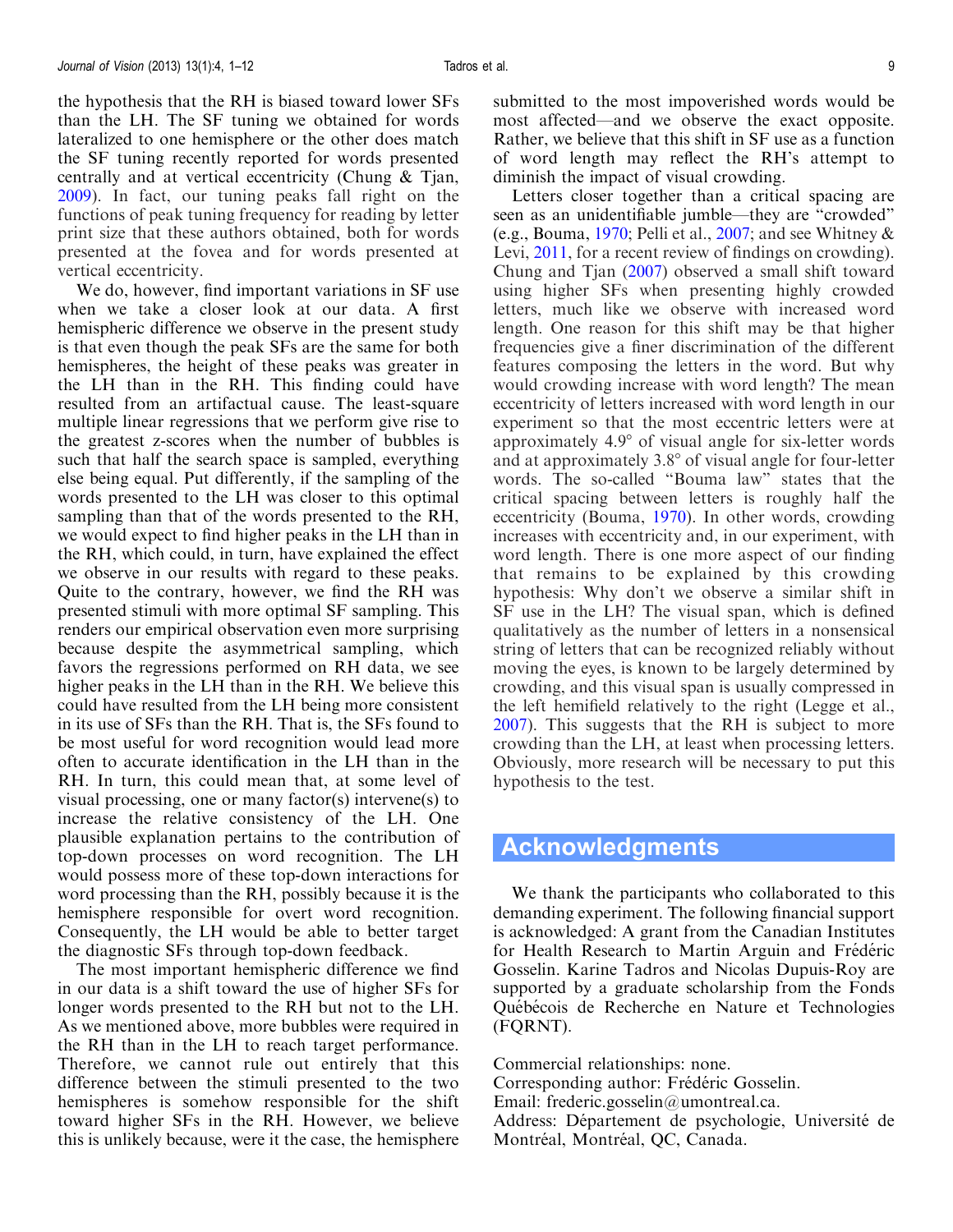### <span id="page-9-0"></span>Footnote

<sup>1</sup> Remember that accuracy was maintained at  $50\%$ for each hemisphere without regard to word length. Thus, accuracy was allowed to vary as a function of word length within each hemisphere.

# **References**

- Ahumada, A. J., & Lovell, J. (1971). Stimulus features in signal detection. Journal of the Acoustical Society of America, 49, 1751–1756.
- Alexander, K. R., Xie, W., & Derlacki, D. J. (1994). Spatial-frequency characteristics of letter identification. Journal of the Optical Society of America, 11, 2375–2382.
- Alpern, M. (1962). Muscular mechanisms. In H. Davson (Ed.), The eye (Vol. 3). New York: Academic Press.
- Alpern, M. (1971). Effector mechanisms in vision. In J. A. Kling & L. A. Riggs (Eds.), Woodworth and Schlosberg's experimental psychology (3rd ed.). New York: Holt, Rinehart & Winston.
- Blais, C., Fiset, D., Jolicoeur, P., Arguin, M., Bub, D., & Gosselin, F. (2009). Reading between eye saccades. *PLoS ONE*, 4(7), e6448, doi:10.1371/ journal.pone.0006448.
- Bouma, H. (1970). Interaction effects in parafoveal letter recognition. Nature, 226, 177–178.
- Bouma, H. (1973). Visual interference in the parafoveal recognition of initial and final letters of words. Vision Research, 13, 767–782.
- Brainard, D. H. (1997). The psychophysics toolbox. Spatial Vision, 10, 433–436.
- Brooks, L. R. (1973). Treating verbal stimuli in a novel manner. Paper presented at the Eastern Psychological Association Meetings, April, 1973, Washington, D. C.
- Bryden, M. P. (1986). On the possible dangers of using horizontal word displays in visual field studies. Brain and Cognition,  $5(3)$ ,  $362-378$ .
- Bryden, M. P., & Allard, F. (1976). Visual field differences depend on typeface. Brain and Language, 3, 191–200.
- Bryden, M. P., Mondor, T. A., Loken, M., Ingleton, M. A., & Bergstrom, K. (1990). Locus of information in words and the right visual field effect. Brain and Cognition, 14(1), 44–58.
- Brysbaert, M., Vitu, F., & Schroyens, W. (1996). The

right visual field advantage and the optimal viewing position effect: On the relation between foveal and parafoveal word recognition. Neuropsychology, 10(3), 385.

- Bub, D. N., & Lewine, J. (1988). Different modes of word recognition in the left and right visual fields. Brain and Language, 33, 161–188.
- Campbell, F. W., & Green, D. G. (1965). Optical and retinal factors affecting visual resolution. The Journal of Physiology, 181(3), 576.
- Carpenter, R. H. S. Movements of the eyes. London: Peon, 1977.
- Cavanagh, P., & Anstis, S. M. (1991). The contribution of color to motion in normal and color-deficient observers. Vision Research, 31, 2109–2148.
- Chauvin, A., Worsley, K. J., Schyns, P. G., Arguin, M., & Gosselin, F. (2005). Accurate statistical tests for smooth classification images. Journal of Vision, 5(9):1, 659–667, [http://www.journalofvision.org/](http://www.journalofvision.org/content/5/9/1) [content/5/9/1](http://www.journalofvision.org/content/5/9/1), doi:10.1167/5.9.1. [\[PubMed\]](http://www.ncbi.nlm.nih.gov/pubmed/16356076) [\[Article](http://www.journalofvision.org/content/5/9/1.long)]
- Chiarello, C., Senehi, J., & Soulier, M. (1986). Viewing conditions and hemispheric asymmetry for the lexical decision. Neuropsychologia, 24, 521–529.
- Chung, S. T. L., Legge, G. E., & Tjan, B. S. (2002). Spatial-frequency characteristics of letter identification in central and peripheral vision. Vision Research, 42, 2137–2152.
- Chung, S. T. L., & Tjan, B. S. (2007). Shift in spatial scale in identifying crowded letters. Vision Research, 47, 437–451.
- Chung, S. T., & Tjan, B. S. (2009). Spatial-frequency and contrast properties of reading in central and peripheral vision. Journal of Vision, 9(9):16, 1–19, <http://www.journalofvision.org/content/9/9/16>, doi:10.1167/9.9.16. [[PubMed](http://www.ncbi.nlm.nih.gov/pubmed/19761349)] [[Article](http://www.journalofvision.org/content/9/9/16.long)]
- Cohen, L., Martinaud, O., Lemer, C., Lehericy, S., Samson, Y., Obadia, M., et al. (2003). Visual word recognition in the left and right hemispheres: Anatomical and functional correlates of peripheral alexia. Cerebral Cortex, 13, 1313–1333.
- Cohen, M. E., & Ross, L. E. (1977). Saccade latency in children and adults: Effects of warning interval and target eccentricity. Journal of Experimental Child Psychology, 23, 539–549.
- Coslett, H. B., & Monsul, N. (1994). Reading with the right hemisphere: Evidence from transcranial magnetic stimulation. Brain and Language, 46, 198–211.
- Deason, R. G., & Marsolek, C. J. (2005). A critical boundary to the left-hemisphere advantage in word processing. Brain and Language, 92, 251–261.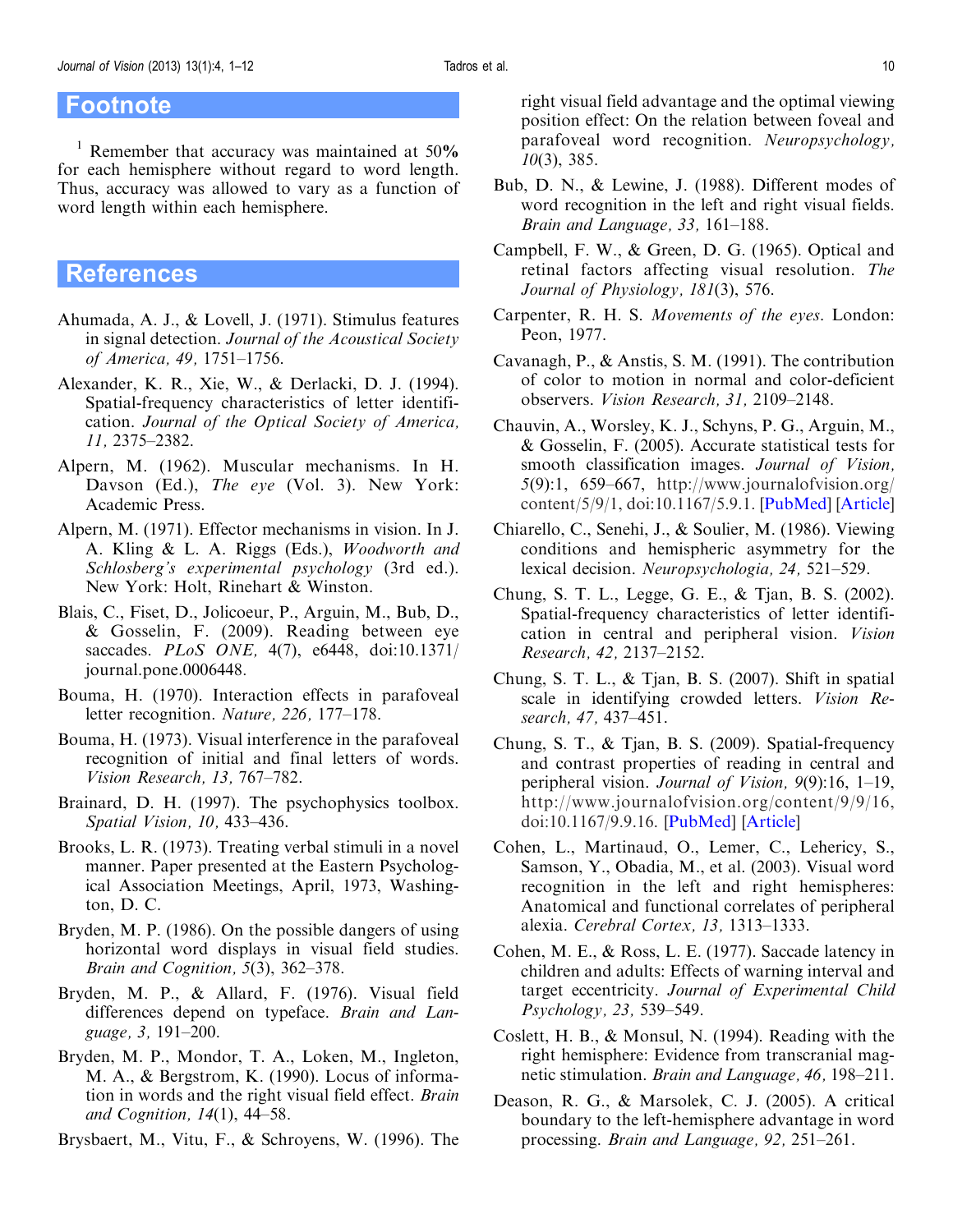- <span id="page-10-0"></span>De Valois, R., & De Valois, K. (1990). Spatial vision. New York: Oxford University Press.
- Efron, B., & Tibshirani, R. J. (1994). An introduction to the bootstrap. Boca Raton, FL: CRC Press.
- Ellis, A. W., Young, A. W., & Anderson, C. (1988). Modes of word recognition in the left and right cerebral hemispheres. Brain and Language, 35, 254– 273.
- Fendrich, R., & Gazzaniga, M. (1990). Hemispheric processing of spatial frequencies in two commissurotomy patients. Neuropsychologia, 28, 657–663.
- Fiset, S., Arguin, M., & Fiset, D. (2006). An attempt to simulate letter-by-letter dyslexia in normal readers. Brain and Language, 98, 251–263.
- Fiset, D., Gosselin, F., Blais, C., & Arguin, M. (2006). Inducing letter-by-letter dyslexia in normal readers. Journal of Cognitive Neuroscience, 18, 1466–1476.
- Gazzaniga, M. S., LeDoux, J. E., & Wilson, D. H. (1977). Language, praxis, and the right hemisphere: Clues to some mechanisms of consciousness. Neurology, 27, 1144–1147.
- Gosselin, F., & Schyns, P. G. (2001). Bubbles: A technique to reveal the use of information in recognition. Vision Research, 41, 2261–2271.
- Gosselin, F., & Schyns, P. G. (2004). No troubles with Bubbles: A reply to Murray and Gold. Vision Research, 44, 471–477.
- Grabowska, A., & Nowicka, A. (1996). Visual-spatialfrequency model of cerebral asymmetry: A critical survey of behavioral and electrophysiological studies. Psychological Bulletin, 120(3), 434.
- Hardyck, C. (1991). Shadow and substance: Attentional irrelevancies and perceptual constraints in the hemispheric processing of language stimuli. In F. L. Kitterle (Ed.), Cerebral laterality: Theory and research (pp. 133–153). Hillsdale, NJ: Lawrence Erlbaum.
- Howell, W., & Kraft, C. (1960). Size, blur, and contrast as variables affecting the legibility of alphanumeric symbols on radar-type displays. WADC Technical Report, 59-536, Wright-Patterson AFB, Ohio.
- Hughes, H. C., Fendrich, R., & Reuter-Lorenz, P. A. (1990). Global versus local processing in the absence of low spatial frequencies. Journal of Cognitive Neuroscience, 2, 272–282.
- Ivry, R. B., & Robertson, L. C. (1998). The two sides of perception. Cambridge, MA: MIT Press.
- Jordan, T. R., Patching, G. R. & Thomas, S. M. (2003). Assessing the role of hemispheric specialization, serial-position processing, and retinal eccentricity

in lateralized word recognition. Cognitive Neuropsychology, 20, 49–71.

- Kitterle, F. L., Christman, S., & Hellige, J. B. (1990). Hemispheric differences are found in the identification, but not the detection, of low versus high spatial frequencies. Attention, Perception, & Psychophysics, 48(4), 297–306.
- Kosslyn, S. M., Chabris, C. F., Marsolek, C. J., & Koenig, O. (1992). Categorical versus coordinate spatial relations: Computational analyses and computer simulations. Journal of Experimental Psychology: Human Perception and Performance, 18(2), 562.
- Lamb, M. R., & Yund, E. W. (1996). Spatial frequency and attention: Effect of level-, target-, and locationrepetition on the processing of global and local forms. Perception & Psychophysics, 58, 363–373.
- Lavidor, M., & Ellis, A. W. (2002). Word length and orthographic neighbourhood size effects in the right and left cerebral hemispheres. Brain and Language, 80(1), 45–62.
- Legge, G. E., Cheung, S.-H., Yu, D., Chung, S., Lee, H.-W., & Owens, D. (2007). The case for the visual span as a sensory bottleneck in reading. Journal of Vision,  $7(2)$ :9, 1–15, [http://www.journalofvision.](http://www.journalofvision.org/content/7/2/9) [org/content/7/2/9](http://www.journalofvision.org/content/7/2/9), doi:10.1167/7.2.9. [[PubMed](http://www.ncbi.nlm.nih.gov/pubmed/18217824)] [[Article\]](http://www.journalofvision.org/content/7/2/9.long)
- Legge, G. E., Pelli, D. G., Rubin, G. S., & Schleske, M. M. (1985). Psychophysics of reading: I. Normal vision. Vision Research, 25, 239–252.
- Legge, G. E., Rubin, G. S., & Luebker, A. (1987). Psychophysics of reading V: The role of contrast in normal vision. Vision Research, 27, 1165–1177.
- Majaj, N. J., Pelli, D. G., Kurshan, P., & Palomares, M. (2002). The role of spatial frequency channels in letter identification. Vision Research, 42, 1165– 1184.
- Marsolek, C. J., Kosslyn, S. M., & Squire, L. R. (1992). Form-specific visual priming in the right cerebral hemisphere. Journal of Experimental Psychology: Learning, Memory, and Cognition, 18(3), 492.
- Martin, M. (1979). Hemispheric specialization for local and global processing. Neuropsychologia, 17, 33–40.
- Melville, J. P. (1957). Word-length as a factor in differential recognition. American Journal of Psychology, 70, 316–318.
- Mercure, E., Dick, F., Halit, H., Kaufman, J., & Johnson, M. (2008). Differential lateralization for words and faces: Category or psychophysics? Journal of Cognitive Neuroscience, 20, 2070–2087.
- Murray, R. F., & Gold, J. M. (2004). Troubles with bubbles. Vision Research, 44, 461–470.